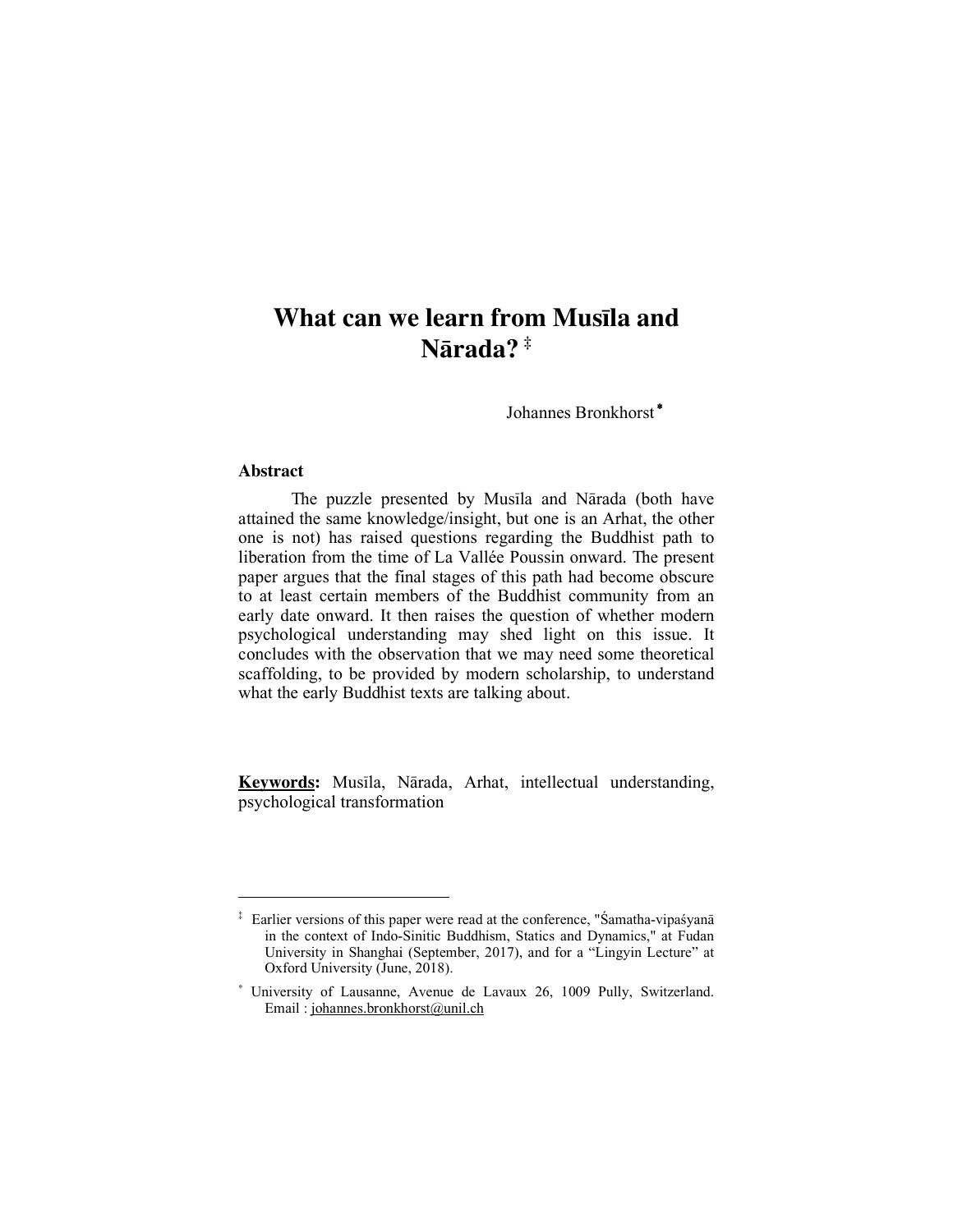#### 2 *The Indian International Journal of Buddhist Studies* 20, 2019

Musila and Nārada are the names of two monks who figure in the *Kosambī-sutta* of the *Samyutta-nikāya*.<sup>1</sup> In this dialogue, first Musila is questioned about his spiritual state. We learn that he knows through his own knowledge the causal relationships found in the chain of 'Conditioned Origination' (Skt: *pratityasamutpāda*; P: *paticcasamuppāda*). The Pāli, in the translation of Bhikkhu Bodhi, has: "Friend Musila, apart from faith, apart from personal preference, apart from oral tradition, apart from reasoned reflection, apart from acceptance of a view after pondering it, does the Venerable Musila have personal knowledge thus: 'With birth as condition, aging-and-death comes to be'?"<sup>2</sup> He also knows that the cessation of becoming is Nirvāna. The questioner concludes from this that the venerable Musila is an Arhat, one whose influxes ( $\bar{a}$ *srava*) are destroyed. Musila's silence betrays his agreement with this. Next Nårada asks to be questioned in the same way. He answers the same questions in exactly the same words. However, he rejects the conclusion that he is an Arhat, one whose influxes are destroyed. He explains this with the help of a simile. Just as when a man who is hot and thirsty finds a well in the wilderness, he sees the well and knows that it contains water, but alas, he cannot reach and touch the water. In the same way he, Nårada, even though he knows that the cessation of becoming is Nirvāna, is no Arhat, and his influxes have not been destroyed.

Louis de La Vallée Poussin has drawn attention to this story in a well-known article (1937). He identified the two positions here represented with the two positions that are called Samkhya and Yoga in the *Bhagavadgītā*: in Sāmkhya, liberation is entirely or primarily obtained by means of knowledge, i.e., intellectual effort; in Yoga, this goal is reached by means of ascetic practice.<sup>3</sup> In my book, *Buddhist Teaching in India*, I accepted La Vallée Poussin's identification (Bronkhorst 2009: 57-58). I no longer think that it is fully correct. I now think that Musila illustrates the view that came to predominate in Buddhism, according to which Nirvāna is a largely

For the Påli, see Feer 1884-1898, vol. 2, 115ff. The discourse has a parallel in the Chinese *Samyuktågama* (Taishō 99: 98c - 99a).

<sup>&</sup>lt;sup>2</sup> Bodhi 2000: 610. In the Pāli (Feer 1884-1898, vol. 2, 115), the pasage reads: *aññatreva åvuso musīla saddhåya aññatra ruciyå aññatra anussavå aññatra åkåraparivitakkå aññatra di††hinijjhånakkhantiyå atthåyasmato musīlassa paccattam eva ñåˆaµ jåtipaccayå jaråmaraˆanti?*

<sup>&</sup>lt;sup>3</sup> La Vallée Poussin 1937: 189-90, with references to Edgerton 1924: 27.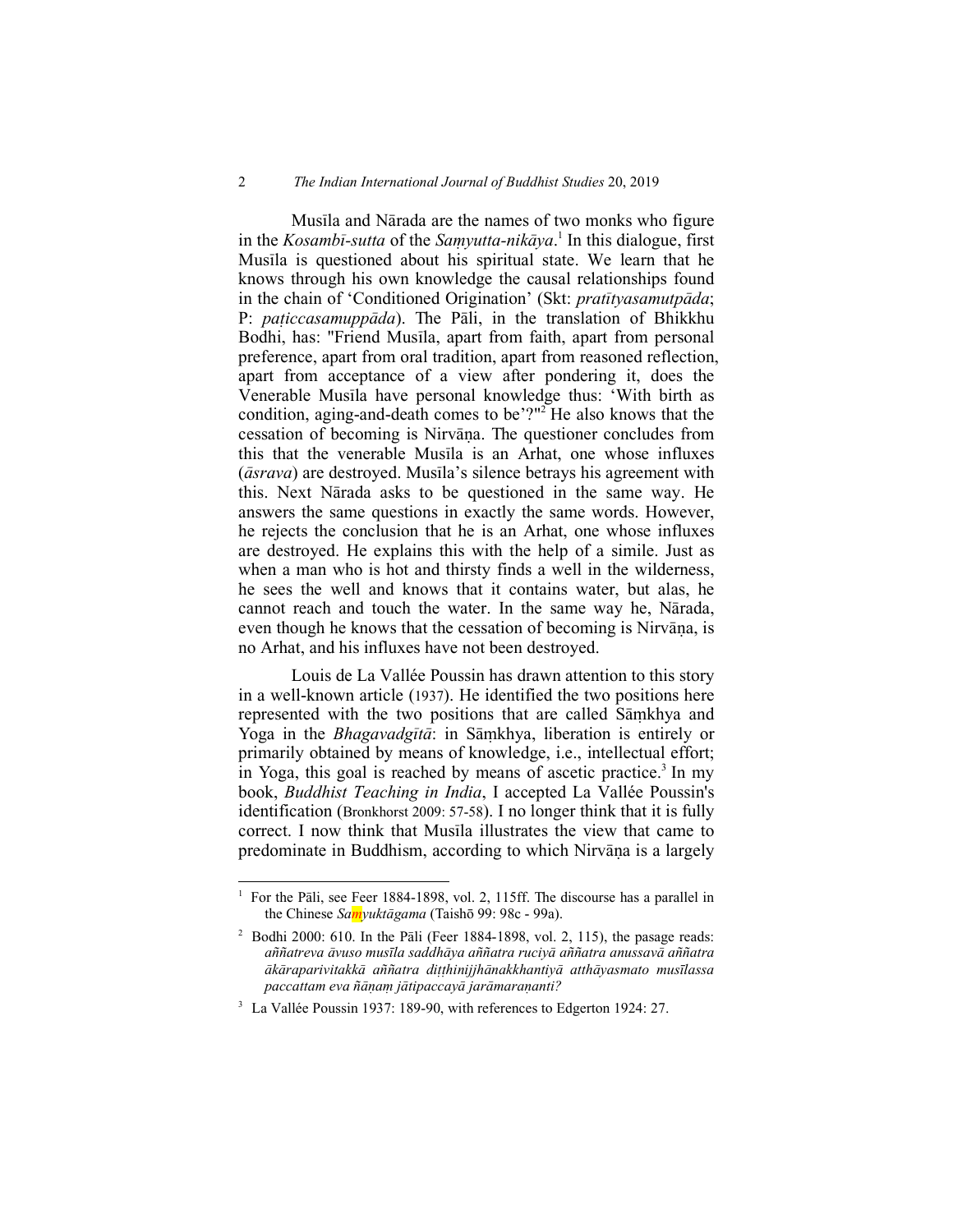if not entirely cognitive matter: if one has the right knowledge or insight, liberation is attained. Nårada, on the other hand, gives expression to the alternative belief that Buddhist liberation is not primarily cognitive in nature.<sup>4</sup>

I accept that the story of Musila and Nārada distinguishes two positions, even though I do not wish to suggest that there was a dispute or conflict between the upholders of these two positions; nor do I claim that they were thought of as two paths to liberation.<sup>5</sup> To make sense of these positions, I propose to distinguish between the following three alternatives that might be held to take the practitioner to the highest goal: (1) ordinary knowledge of Buddhist doctrine; (2) the special insight that may arise in certain meditative states; (3) the internal modifications that a practitioner may bring about in him- or herself in certain meditative states. I will try to explore the differences between these alternatives with the help of the notion of *absorption* (See also Bronkhorst 2017).

Ordinary awareness is interpreted awareness. It is interpreted in the light of our memories of earlier experiences and other mental contents, through a network of mainly unconscious mental associations.

Absorption is a form of deep concentration that plays a role in profound meditation; the term in the early Buddhist texts that comes closest to it is *samådhi*. Being a form of deep concentration, it reduces the number and/or strength of mental associations. If the absorption is deep enough, this will have a cognitive effect: awareness will be less interpreted. <sup>6</sup> Those who have had it

<sup>&</sup>lt;sup>4</sup> More recent publications that deal with this episode and with two contrasting positions in Buddhism in general include Griffiths 1981, which is criticized in Kaur 2016; Bodhi 2003; Fuller 2005, 101; Gombrich 2006, 110 ff.; Arbel 2016, 81 n. 117; Anålayo 2016 and 2017, 90-101. See also Polak 2011, 167- 168, and 2016; and Cousins 2009.

<sup>5</sup> Bodhi 2003, Arbel 2016, Anålayo 2016 and 2017: 90-101, and Kaur 2016 do not think that two positions are contrasted.

<sup>&</sup>lt;sup>6</sup> Certain authors feel critical about the very notion of less interpreted (or even totally uninterpreted) awareness. Robert Sharf, who is one of them, yet writes (2015: 476): "I suspect that when medieval meditation masters used terms such as 'falling into emptinesss' and 'meditation sickness' they were targeting techniques that resulted in an intense immersion in the moment, in the now, such that the practitioner loses touch with the socially, culturally, and historically constructed world in which he or she lives." In a more recent article (2018), Sharf expresses himself less categorically.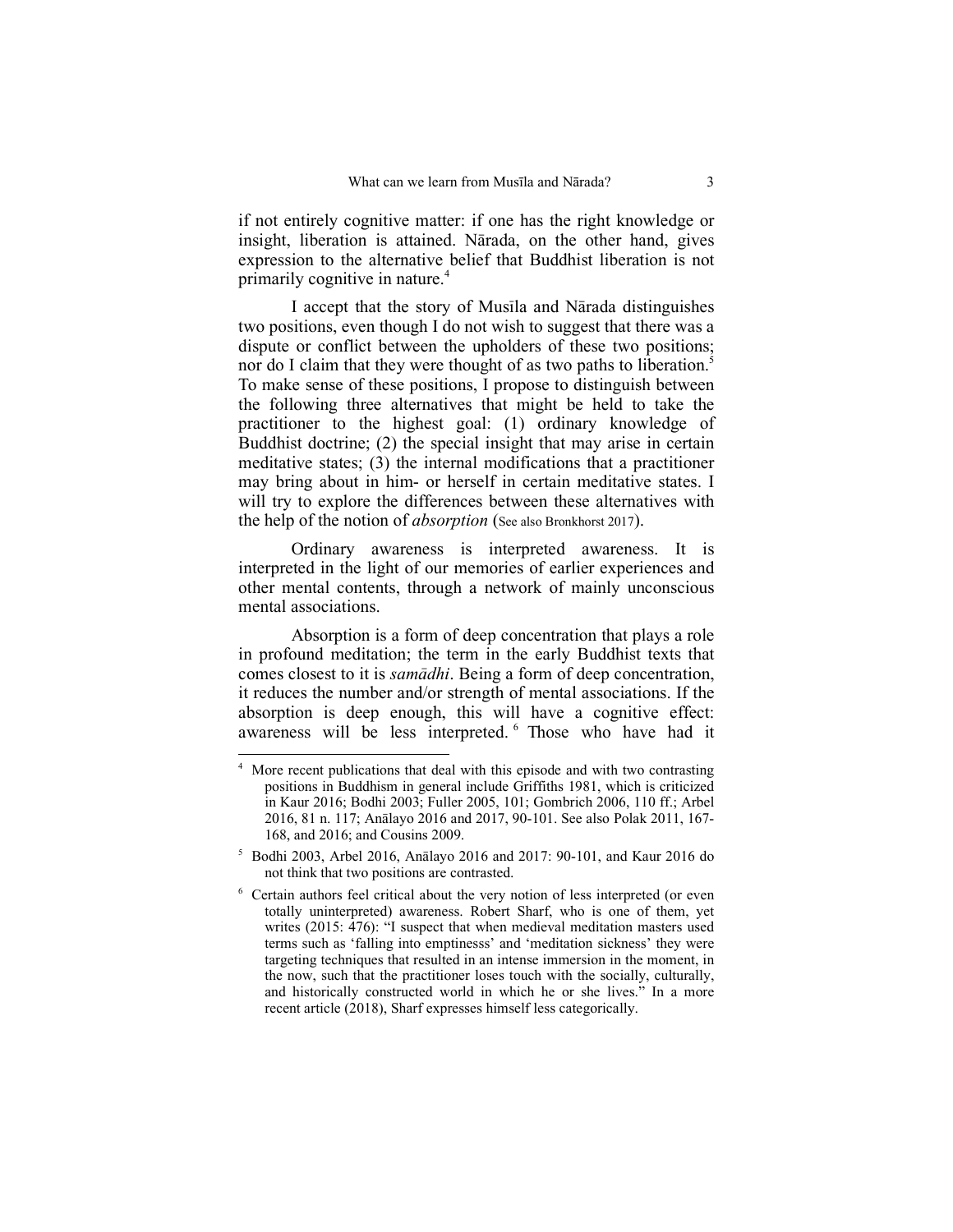commonly describe this changed awareness as a deeper insight; we may call it mystical insight, not to be confused with intellectual understanding.

Experiencing less interpreted awareness can be a shattering and memorable event, and many who have had it will try to repeat it or convince others of the deeper insight they believe to have gained. But the experience will leave the person essentially as she was before. It may provide an insight, but cannot be claimed to destroy attachments and put an end to suffering. For this, more than mystical insight is required.

The three alternatives I mentioned earlier now look as follows:

- (1) Ordinary knowledge of Buddhist doctrine ("intellectual understanding").
- (2) Mystical insight resulting from absorption.
- (3) A permanently transformed psychological state that is the outcome of certain modifications that have been brought about in the mind while in a state of absorption: the destruction of the influxes (*åsrava*).

The story of Musila and Nārada is not fully clear on some points. It tells us that Musila knows certain things through personal knowledge (*paccattam eva ñānam*). It does not tell us whether this personal knowledge is intellectual understanding or rather mystical insight obtained in deep meditation, even though the list of qualifications ("apart from faith, apart from personal preference, apart from oral tradition, apart from reasoned reflection, apart from acceptance of a view after pondering it") may suggest the latter of these two. It is however also possible that the author of this passage did not know the difference between intellectual understanding and mystical insight. Or he did not have the vocabulary to clearly distinguish between the two and tried to convey that Musila had had mystical insight. We will see that the two forms of awareness are often confused in Buddhist literature. Our analysis should make clear that Musila's position did not necessarily concern only intellectual understanding. What is more, the opposition embodied in Musila and Nārada is *not* an opposition between intellectual reasoning — corresponding to  $(1)$  — and absorption —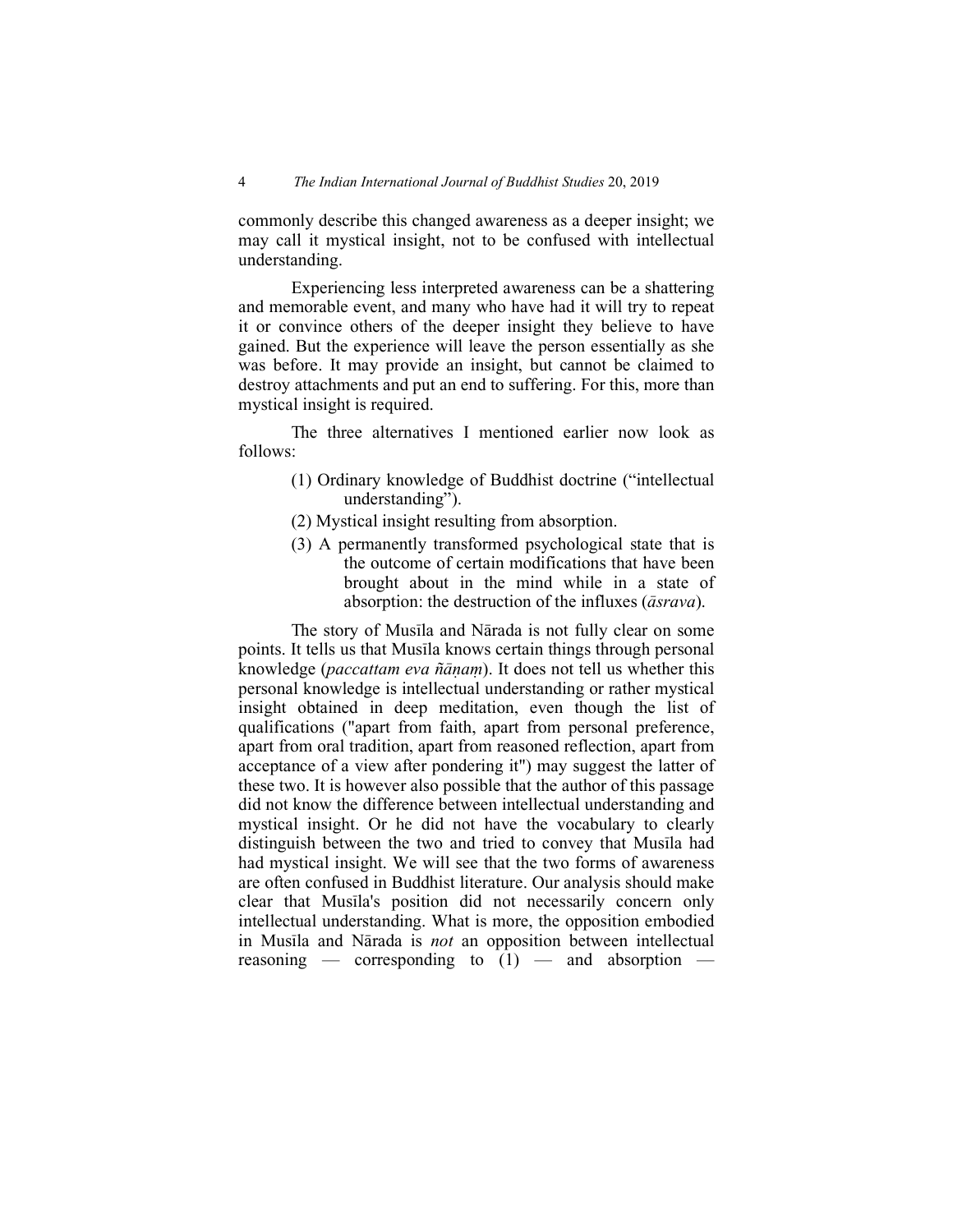corresponding to  $(2)$ .<sup>7</sup> Rather, their opposition is either between  $(1)$ intellectual understanding and (3) psychological transformation; *or* between (2) insight resulting from absorption and (3) psychological transformation.

Nārada's position is clearer than Musila's in this respect. He states in so many words that the third alternative is missing, that he has not reached the permanently transformed psychological state that is brought about by the destruction of the influxes. And the fact that this (presumably) diligent and committed Buddhist admits that he has not reached that state strongly suggests that he does not know how to get there.

Not all those who practice meditation can bring about a state of absorption that is deep enough to have cognitive effects; perhaps most meditators cannot. They may yet know from others that successful meditation can lead to mystical insight. They may be tempted to concentrate on the supposed contents of this mystical insight, hoping to reach in this way the mystical state, not being aware that that knowledge by itself is not enough. Acquiring some profound knowledge may in their mind replace meditative practice. Understanding "Conditioned Origination" (pratītyasamutpāda, Pa *paticcasamuppāda*), and knowing that the cessation of becoming is Nirvāna may in this way come to be looked upon as methods to gain the highest goal. This is what we see in much of the Buddhist scriptural tradition: much emphasis on the insights that a Buddhist practitioner is expected to attain. I merely mention the Prajñåpåramitå literature, i.e., the literature on the perfection of wisdom. Attaining this highest wisdom becomes an intellectual task rather than something that accompanies deep absorption.

Nårada's remarks show that there were at least some in the Buddhist tradition who held on to the view that attaining Nirvāna was not exclusively, or even primarily, a cognitive affair. In fact, Richard Gombrich (2006: 114-115) reminds us that four different views find expression in the early texts:

(1) meditation is a training essential for understanding;

<sup>&</sup>lt;sup>7</sup> This is the opposition to which also Anālayo 2017 objects, stating: "the idea that insight into the four noble truths is a matter of intellectual reasoning is unconvincing. … the same holds also for … the belief that absorption is in itself the path to liberation (106)."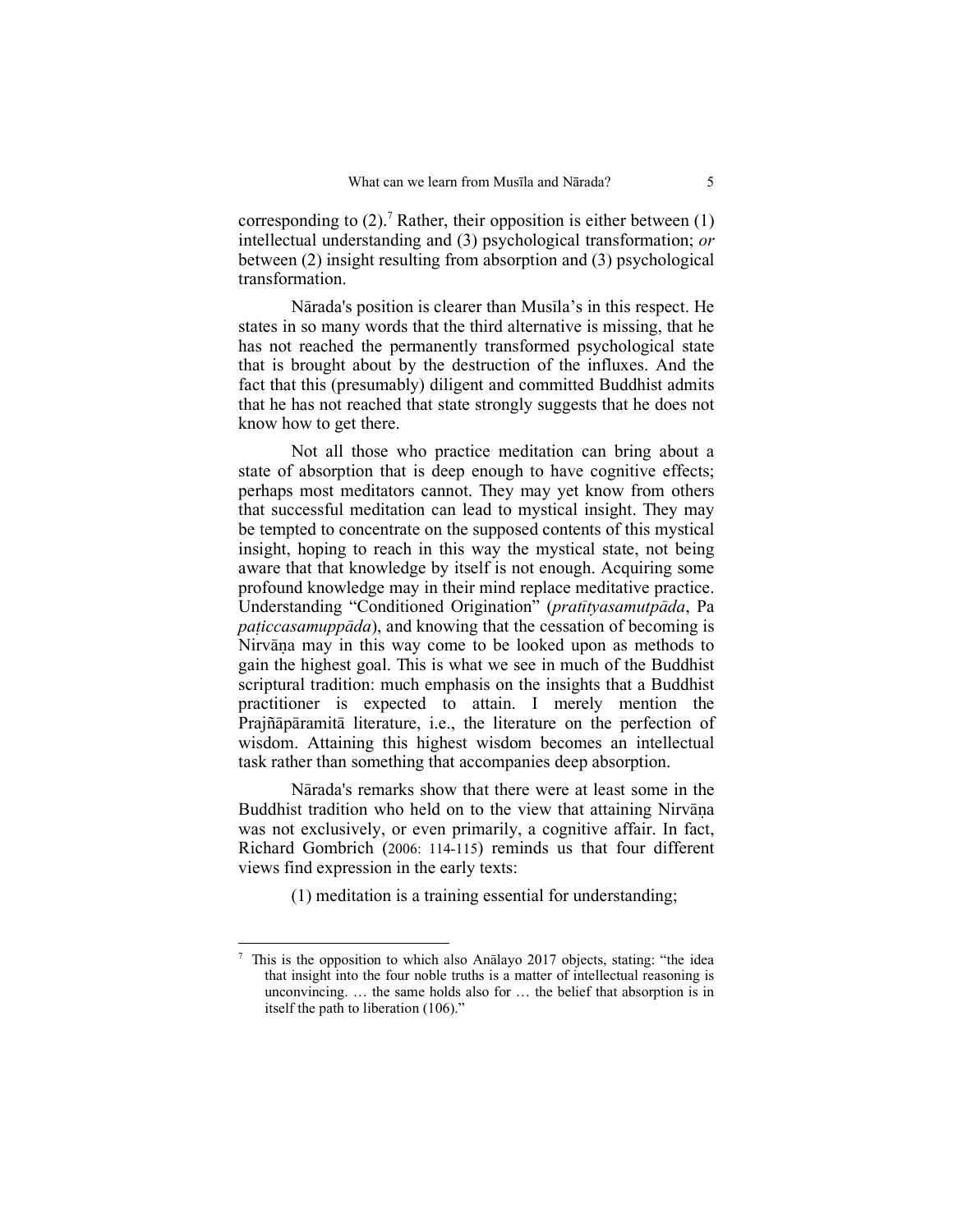- (2) both methods must to some extent be employed, but either may be given priority;
- (3) the two methods are alternatives;
- (4) understanding is so superior to meditation that it may be used alone, whereas meditation on its own can never achieve enlightenment.

This last view illustrates that the Buddhist tradition came to emphasize the cognitive side of the path, often at the expense of the transformational side (even though paying lip service to it). And yet, there are good reasons to believe that Nårada's position was closer to the teaching of the historical Buddha. And as I pointed out earlier, it also seems likely that many practitioners, like Nårada, did not know how to bring this transformation about.

The notion of absorption, which I introduced earlier, allowed us to distinguish two kinds of knowledge: ordinary knowledge, i.e. intellectual understanding, and what I called mystical knowledge. Deep absorption has cognitive effects, and gives in this way rise to an awareness that is different from ordinary awareness. Those who strive to attain deep states of meditation may mistakenly think that they can get there by mastering what mystical knowledge is expected to be like. This is a mistake, because mystical knowledge cannot be attained through intellectual effort. Significantly, the one word that pops up again and again in studies of mysticism, at least since the days of William James, is *ineffable*. Mystical knowledge is not normally of the kind that can be expressed in words.

Does the notion of absorption explain the third alternative which we distinguished? Does it explain what is meant by the "destruction of the influxes" (*åsrava*)? I raised the question whether perhaps Nårada had difficulties understanding what this was all about. Can we do any better?

Many texts mention a liberating insight in connection with this crucial phase of the Buddhist path to liberation. Interestingly, different texts describe this liberating insight differently. In some it is knowledge of the Four Noble Truths, in others the knowledge of the destruction of the influxes (*åsrava*), or the knowledge of past lives and the knowledge of the passing away and reappearance of beings; sometimes it is the knowledge that the Five Aggregates (*skandha*) are not mine, not I and not my self; or the thought that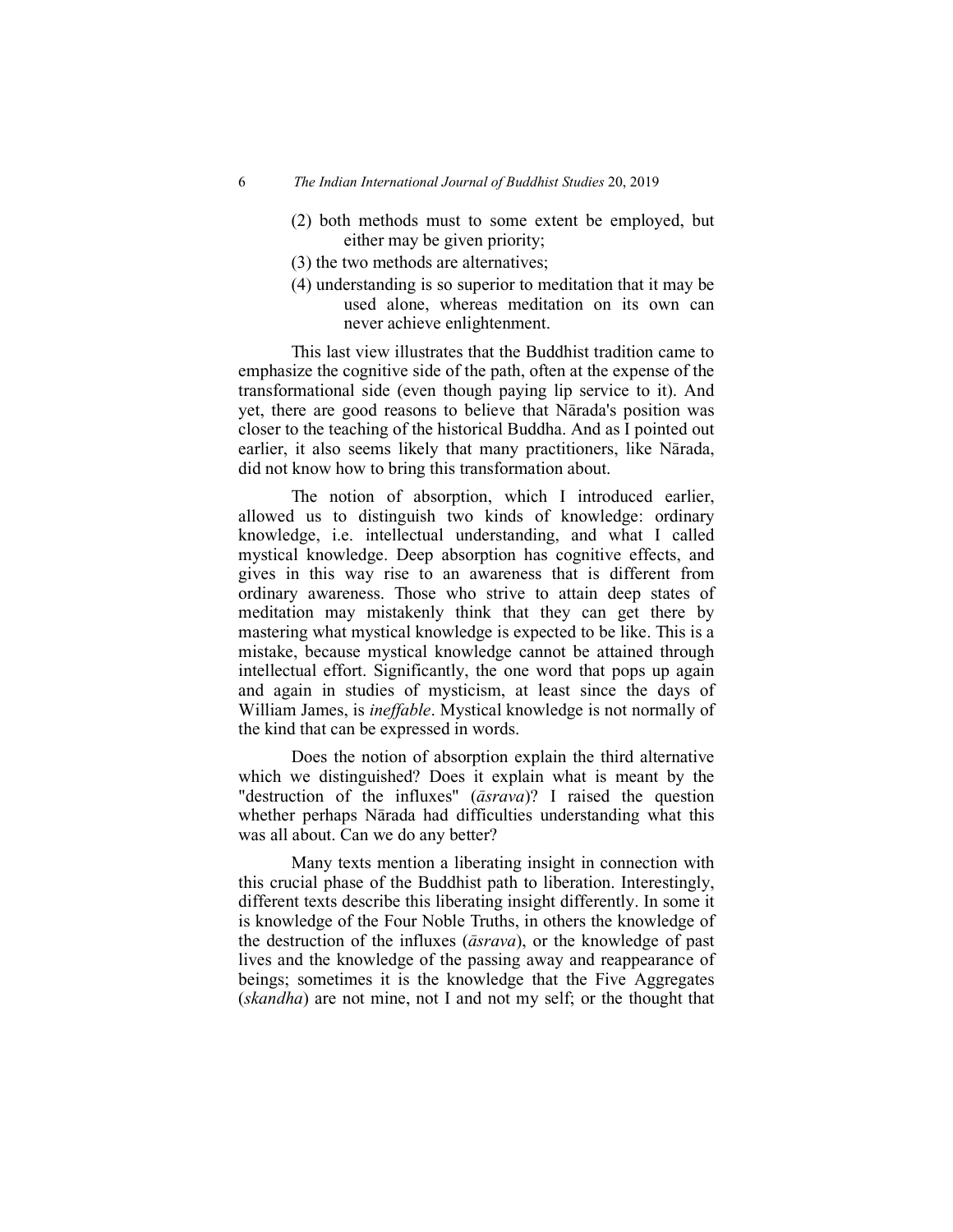the Five Aggregates appear and disappear; or the insight that the aggregates are empty, void and without substance. In some texts, doctrinal points that have gained in importance become part of the liberating knowledge. Examples are the doctrines of Conditioned Origination (*pratityasamutpāda*) and of the selflessness of the person ([*pudgala*-]*nairåtmya*) (see Bronkhorst 2009: 30-31). One can only conclude, with Wynne (2007: 108), that the content of liberating insight in the earliest teaching is unclear. Indeed, I have suggested long ago that originally no specific content was attributed to this insight at all (Bronkhorst 1993: 99-100, 108).

Perhaps I can do better today. The detailed description of the path to liberation that is repeated so many times in so many  $S\bar{u}$ *tras*, culminates in the following:<sup>8</sup>

> When his concentrated mind is thus purified, bright, unblemished, rid of imperfection, malleable, wieldy, steady, and attained to imperturbability, he directs it to knowledge of the destruction of the influxes. He understands as it actually is: 'This is suffering'; [...] 'This is the origin of suffering'; [...] 'This is the cessation of suffering'; [...] 'This is the way leading to the cessation of suffering'; [...] 'These are the influxes'; [...] 'This is the origin of the influxes'; [...] 'This is the cessation of the influxes'; [...] 'This is the way leading to the cessation of the influxes'.

If we keep in mind that the one characteristic that all mystical experiences appear to share is *ineffability*, these words may come as close as they possibly could to the realization that the path to the cessation of the influxes can be known, and can only be known, in that particular state.

But let us return to the Buddhist tradition. The variety of liberating insights in the ancient texts confirms our earlier observation that the Buddhist tradition had come to look upon knowledge as a crucial element on the path to liberation. Indeed, discovering this or that knowledge had come to be thought of as leading to liberation, with the sometimes added requirement that this knowledge had to be attained in a state of deep meditation.

A detailed study of a number of passages from the Pali canon leads Richard Gombrich (2006: 131), to quote him once again, to the following claims:

<sup>&</sup>lt;sup>8</sup> For further details about the path to liberation, see Bronkhorst 2009: 12-19.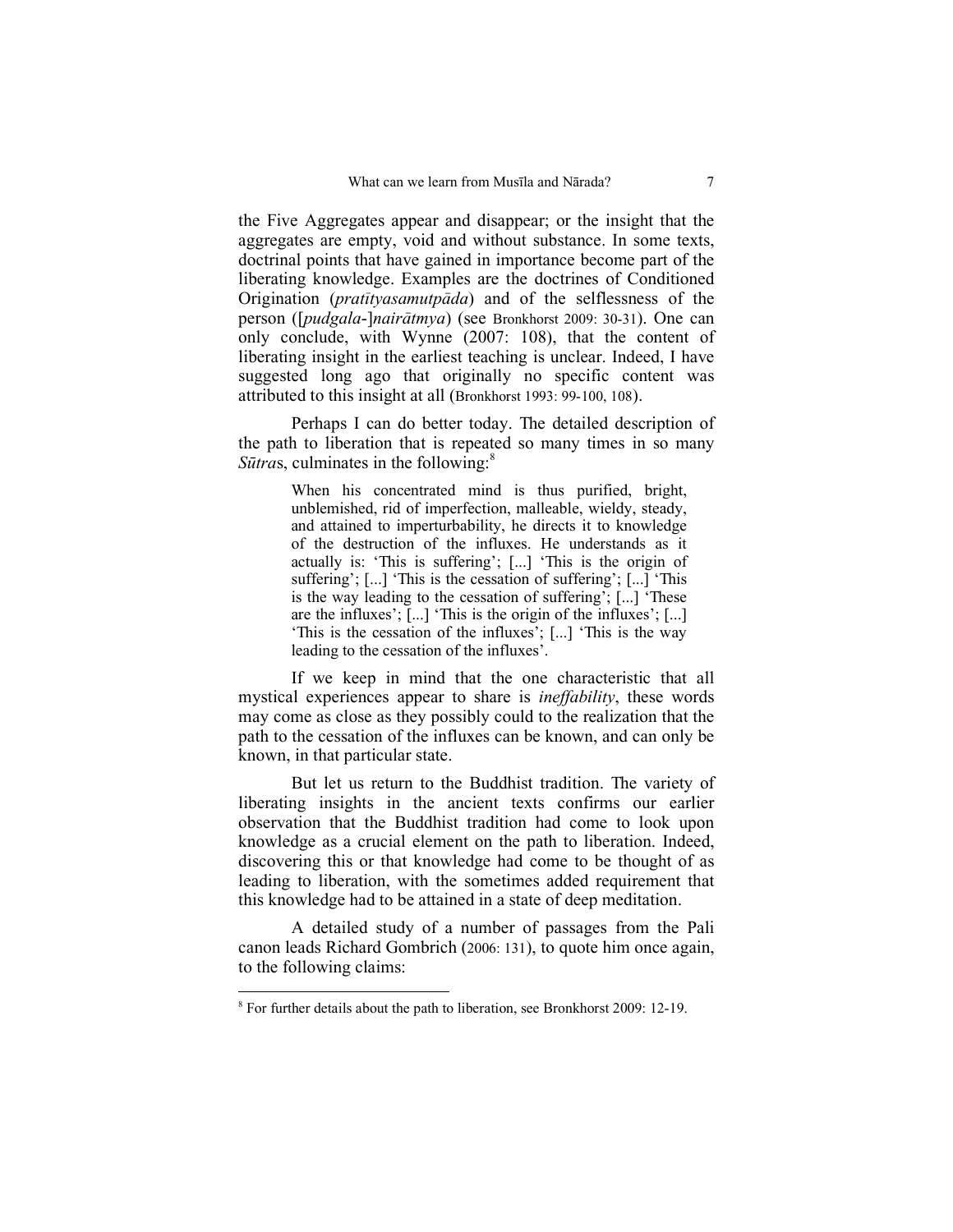### 8 *The Indian International Journal of Buddhist Studies* 20, 2019

- 1. that Enlightenment without meditation was probably never envisaged by the Buddha or in the earliest texts ...
- 2. that *paññå-vimutti* came to refer to Enlightenment without meditation (or at least without certain specific meditational attainments) ...
- 3. that in the end ... there were ... groups of monks in the Pali tradition who left meditation to others, without renouncing the quest for Enlightenment.

I think Gombrich is right, and that this claimed development agrees with our reflections.

Whether or not we accept that Nårada is "simply a literary conceit, a pre-text" (Gómez 1999: 700), we can confidently state that he was not pleased with this development. From his point of view, the destruction of the influxes was misinterpreted as being a cognitive affair, an event in which the discovery of some kind of knowledge (ordinary or mystical) was responsible for the crucial transformation aimed at.

The fact that our early texts give so many different contents to this liberating knowledge shows that there was no unanimity in this respect. And according to Nårada, this exclusive emphasis on knowledge or insight was quite simply mistaken. Liberation is not the result of acquiring a certain kind of knowledge, whether in deep meditation or otherwise. Liberation is the result of destroying the influxes.

What does that mean: "destroying the influxes"? Once again, it appears that the early Buddhist tradition had no clue. And once again, we need appropriate theoretical notions if we wish to reach any form of understanding. For this reason, I beg your indulgence once again for presenting some theoretical notions that may help us to move ahead. These notions are tentative and necessarily speculative, but I do think that we must have the courage to enter uncharted territory if we wish to gain any kind of understanding.

Before introducing these theoretical notions, I wish to illustrate the way in which the part of the Buddhist path in which Nårada was especially interested, the destruction of the influxes, is misunderstood, or rather ignored, in modern studies. I take this example from a recent book, *The Science of Meditation*, written by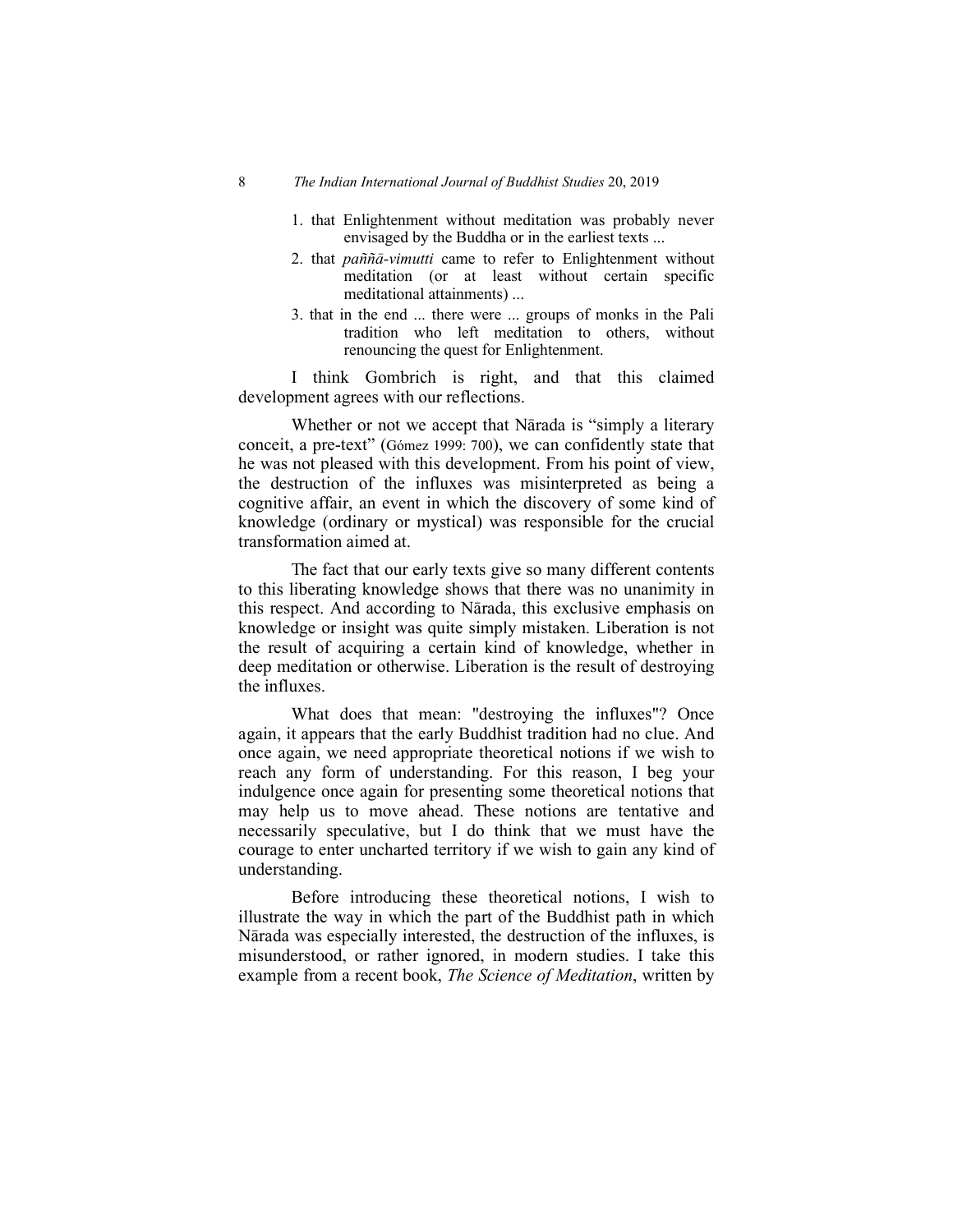Daniel Goleman and Richard J. Davidson (2017: 272), wherein we read:

> Soon after Siddhartha Gautama, the prince-turned-renunciate, had completed his inner journey at Bodh Gaya, he encountered some wandering yogis. Recognizing that Gautama had undergone some kind of remarkable transformation, they asked him, "Are you a god?"

To which he replied, "No. I am awake."

The Sanskrit word for "awake", *bodhi*, gave Gautama the name we know him by today, Buddha — the Awakened One. No one can know with absolute certainty what that awakening entailed, but our data on the most advanced yogis may yield some clues. For instance, there's that high level of ongoing gamma, which seems to lend a sense of vast spaciousness, senses wide-open, enriching everyday experience — even deep sleep, suggesting an around-theclock quality of awakening.

As is clear from this passage, Goleman and Davidson prefer their own speculations based on the word *bodhi* to what the early Buddhist texts repeat *ad nauseam*, viz. that awakening entailed the end of suffering and the end of desire. They ignore all that under the pretext of hiding behind the difference between science and religion, which, they say (copying the biologist Stephen Jay Gould): "represent disparate *magisteria*, realms of authority, areas of inquiry and ways of knowing." "In taking the measure of the meditator's mind", they continue, "we do not speak to the truthvalue of what various religions make of those mental states." It is possible that Musila would have been delighted to read these words; Nārada certainly would not.<sup>9</sup>

Let us now turn to the theoretical reflections I promised earlier. Recall that the transformation that results from the *destruction of the influxes* takes place in a state of deep absorption. We have seen that one of the features of absorption is that it reduces the number of associations, most of which are unconscious. In other words, absorption requires access to unconscious mental

<sup>&</sup>lt;sup>9</sup> Indeed, Goleman and Davidson (2017: 39) speak of enduring traits, such as equanimity, kindness, compassion, and joy, but then add: "Whether these traits are due to some specific transformative experiences that accrue in attaining those levels, or from the sheer hours of practice along the way, we can't say." No place here for the "destruction of the influxes."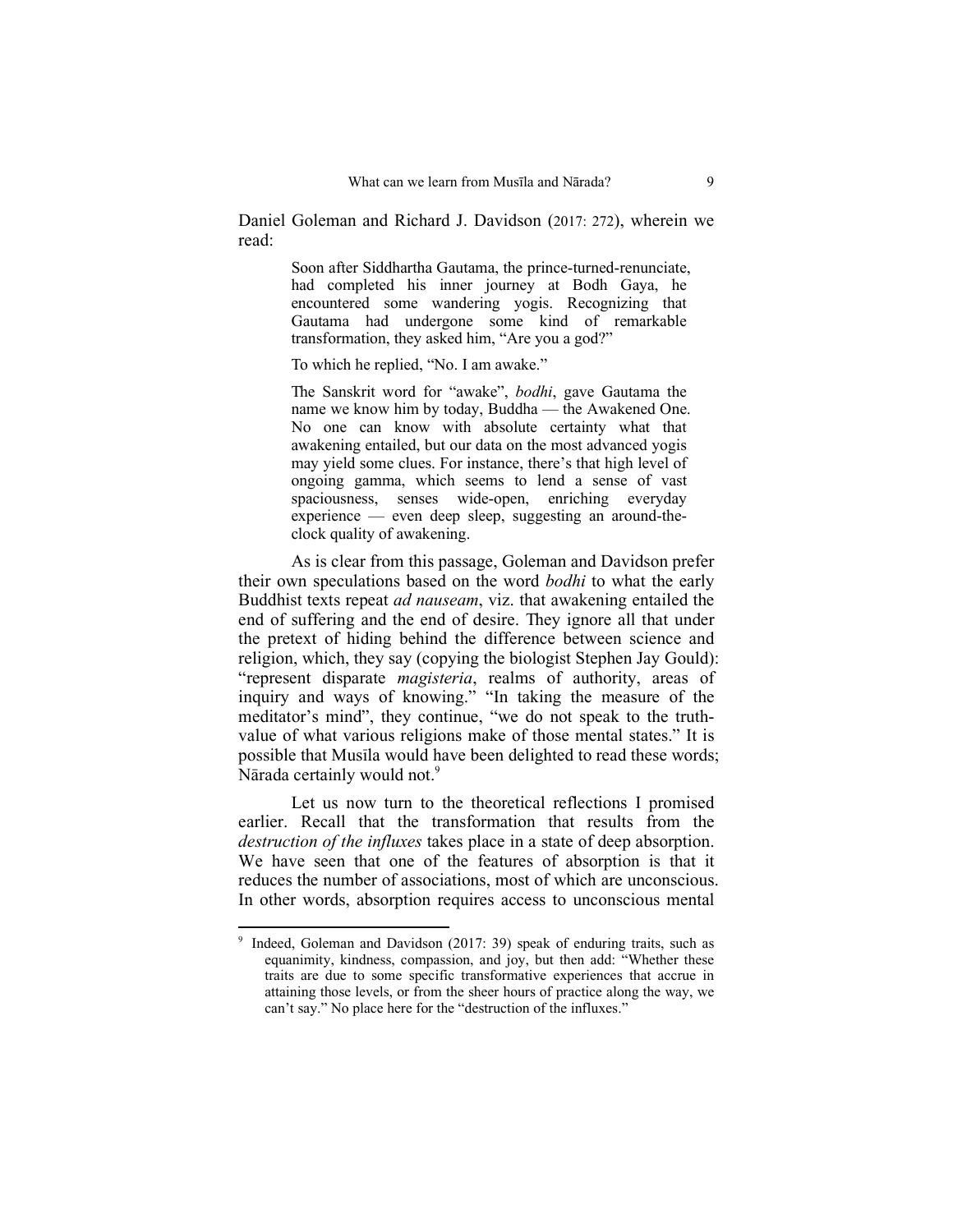contents. There is another side to absorption, this one also connected with its access to unconscious mental contents: what it focuses on receives increased attention, and if it focuses on a mental content that is not normally conscious, this mental content can now become conscious. In other words, absorption can shed conscious light on mental contents that are not normally accessible to consciousness. How and why should or could this lead to the total psychological transformation that the Buddhist texts talk about? The preliminary answer must be that there are unconscious mental contents that are responsible for our suffering and desires. By shedding conscious light on these mental contents, they somehow lose their capacity for causing suffering and desire. How could this possibly work?

It seems clear, then, that we need an understanding of what we are and how we "work" in terms of mental contents, including presumably memories of which we are not normally aware. This understanding should explain how conscious access to these mental contents can have a profound effect on what we are, with as upper limit the disappearance of psychological suffering and desire.

It would no doubt be wisest to stop here and leave it to others more competent than I to develop a theory that fulfills these requirements. Rather than being wise, I have chosen to be reckless and look at what theories are around that might help us in our quest.

Not many existing theories fit the bill. The most obvious candidate is Freudian psychoanalytic theory. Freudian psychoanalytic theory has many shortcomings and is decidedly out of fashion these days. In spite of this, I have made an attempt to use its best parts and confront them with the data provided by the Buddhist texts. The result is Part II of a book that came out some years ago, called *Absorption: Human Nature and Buddhist Liberation* (Bronkhorst 2012).<sup>10</sup>

Freudian psychoanalytic theory is not the only theory that tries to explain what we are with the help of unconscious mental content. We all know that we are not consciously aware of all the activities we carry out. When we learn to drive a car, we have to be consciously aware of everything we do. Once we have learned it,

<sup>&</sup>lt;sup>10</sup> Perhaps because Freudian psychoanalytic theory is nowadays considered taboo in certain academic circles, my observations about the challenge presented by the early Buddhist texts have gone largely unnoticed.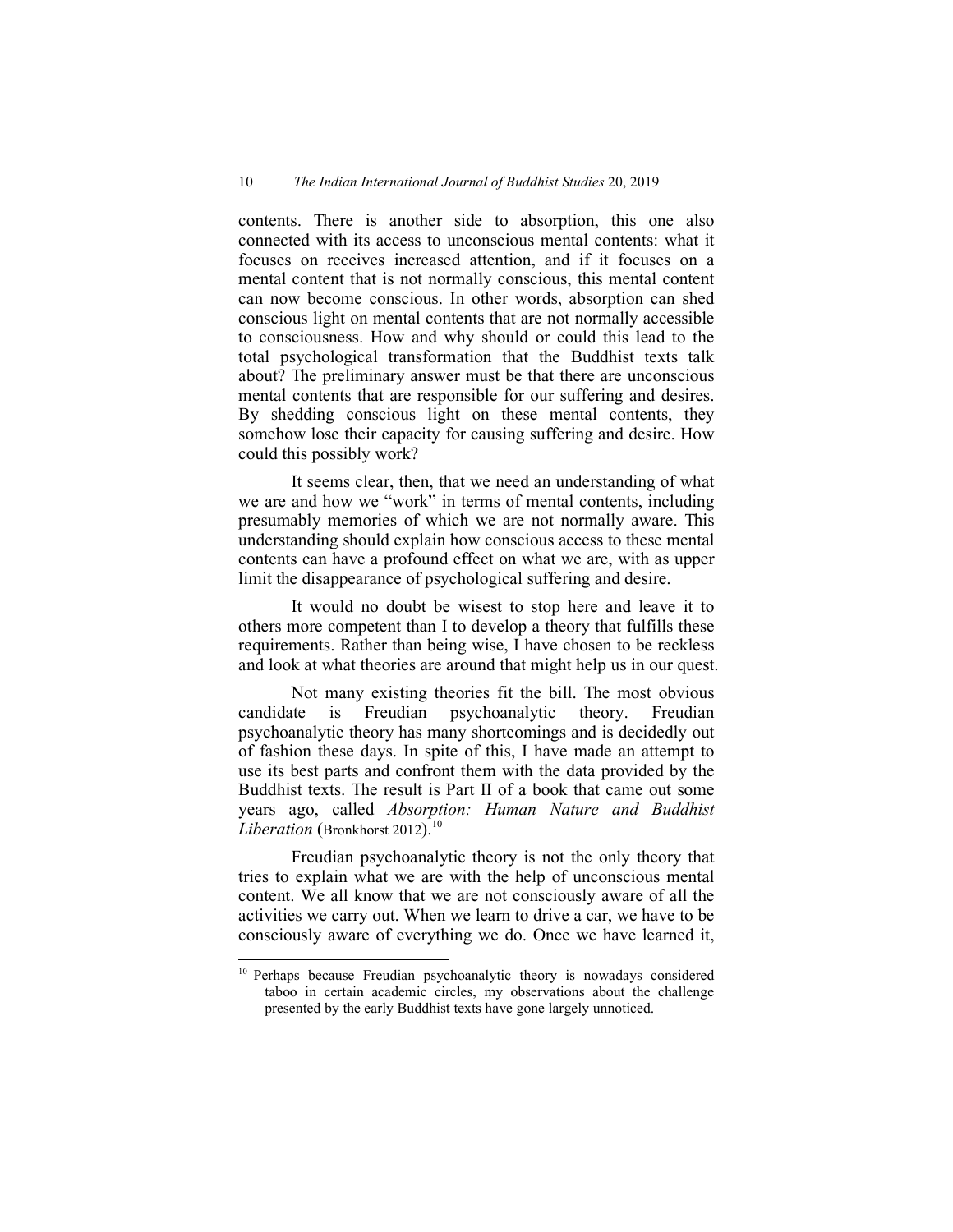we can leave this activity to our autopilot most of the time and pay attention to other things, such as, for example, a conversation with fellow passengers. Psychologists sometimes distinguish between the *explicit* and the *implicit* system of mental functioning.<sup>11</sup> The former concerns conscious activities, the latter the numerous unconscious activities on which we depend in our daily lives, and which consist largely of acquired habits.

As said, we do not normally have conscious access to the implicit system, and we cannot but be grateful that we can leave so much of our daily activities to a system that takes care of so many details. However, this implicit system has aspects that are less attractive. Even so-called healthy people have ingrained habits and compulsions, even addictions, in the face of which they are quite helpless. These habits and compulsions may be the result of emotional experiences in our childhood, or of following the wrong examples at a susceptible age. Whatever the reason, we are, in a way, bunches of habits and compulsions that are beyond our conscious control; the implicit system contains knots that we are unable to disentangle. These knots may be thought of as emotional reactions that have found their way into the implicit system and henceforth determine to a large extent how we carry our bodies, how we interact with other people, and much else. In short, they constitute our character, the sum total of ways in which we interact with the world. Some specialists speak of *body memory*, emphasizing the role the body plays in maintaining and giving expression to the accumulated habits and compulsions that make up what we are (See, e.g., Fuchs 2012).

There are good reasons to think that the explicit and implicit systems of mental functioning are relevant in understanding the early Buddhist texts. One of the practices they emphasize is *mindfulness* (Skt. *smṛti* / Pali *sati*) and I do not need to remind you that this practice consists in becoming consciously aware of activities of which we are normally not consciously aware. In other words, it aims at extending the explicit system of mental functioning at the expense of the implicit system. This may not seem of much use as long as ordinary activities are concerned: our ability to walk without falling over, our ability to speak, ride a

<sup>&</sup>lt;sup>11</sup> See Dietrich 2003, 2004; Dietrich & Audiffren 2011. On the relationship between the explicit system and absorption, see Mohr 2018.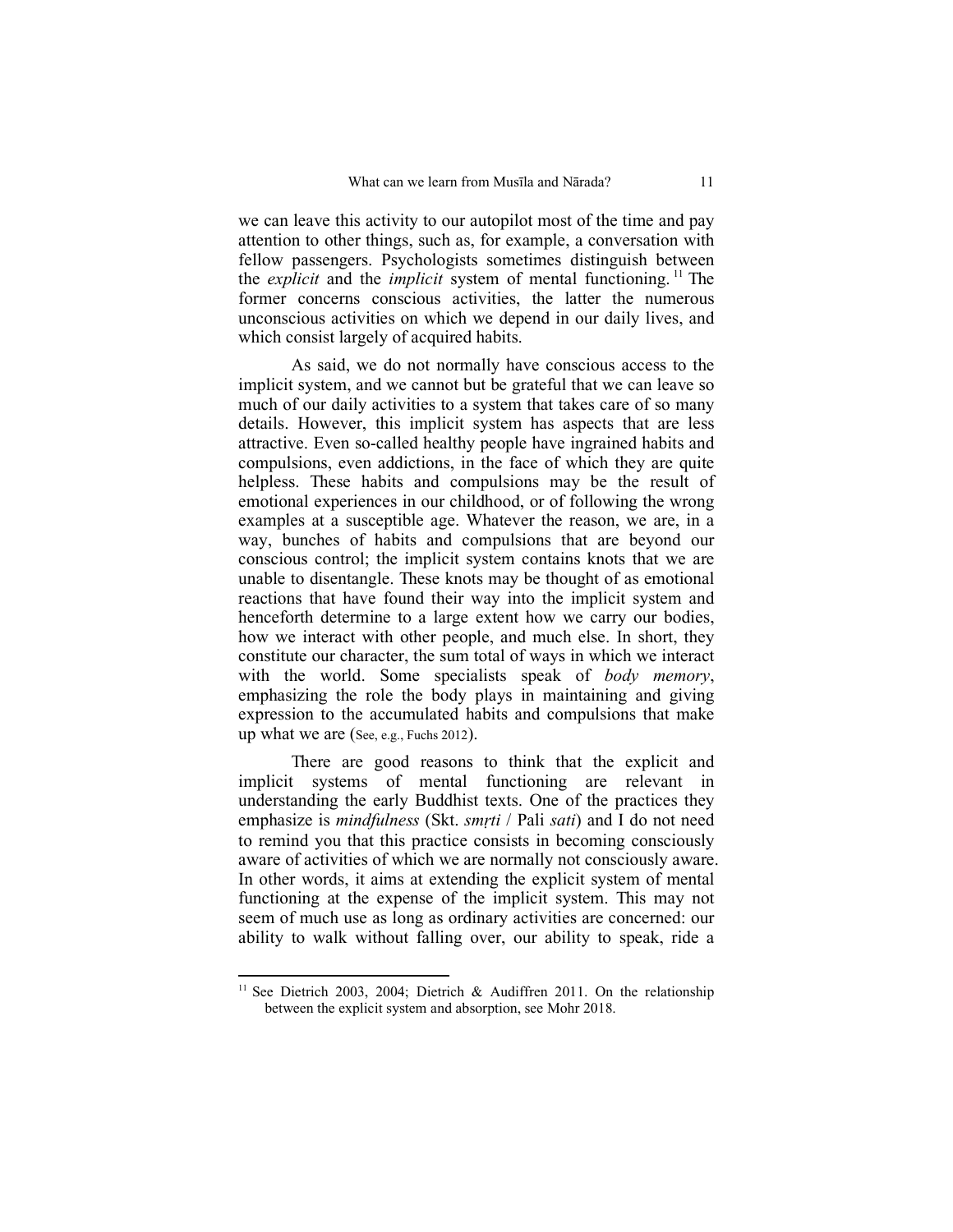bicycle, and much else. But it suggests that the aim of the exercise, that is, the aim of the Buddha's path, is to get at the knots in the system, at the sources of the habits and compulsions that make us prisoners of our character.

Mindfulness by itself cannot disentangle those knots; it only paves the way by expanding the realm of conscious access. Absorption expands this realm even further, eventually giving conscious access to those knots. Disentangling those knots which means: facing the emotions associated with fixed habits and compulsions without giving in to them as one has before  $-$  is, I propose, what is meant by destroying the influxes (*åsrava*s).

The idea that conscious access to the roots of unwelcome aspects of our character may be a step toward removing or reducing them is not altogether new.<sup>12</sup> This is the method applied with some amount of success in various forms of psychotherapy (including hypnotherapy) and, of course, in the practice of mindfulness (See, e.g., Brewer 2017). Its effectiveness is further confirmed by recent research on psychedelic drugs, which are known to make unconscious mental content conscious; these drugs have been shown to be effective against addictions and depression.<sup>13</sup> This research is still in its infancy, and we may expect further results in the future. It yet allows us to provisionally assume that compulsory behaviors can indeed be undone when the underlying unconscious associations have been made conscious.

Let us now return to the destruction of the influxes, which constitutes the crucial transformation that is the culmination of the Buddhist path. I propose to understand this in the light of these last observations. Practitioners in deep meditation can have access to the unconscious associations that underlie the incorporated habits that make them what they are. By consciously going through the

<sup>&</sup>lt;sup>12</sup> One might speculate that consciousness allows the dissociation of the object and the dopamine rush that was responsible for the formation of the dispositional desire.

<sup>&</sup>lt;sup>13</sup> See, e.g., Frood 2012; Krebs & Johansen 2012; Johnson et al. 2014; Carhart-Harris et al. 2016; Ross et al. 2016; and Pollan 2018, esp. chapter 6, for a recent overview. According to Wong (2018), recent research suggests that psychedelic drugs make brain cells grow branches and form new connections.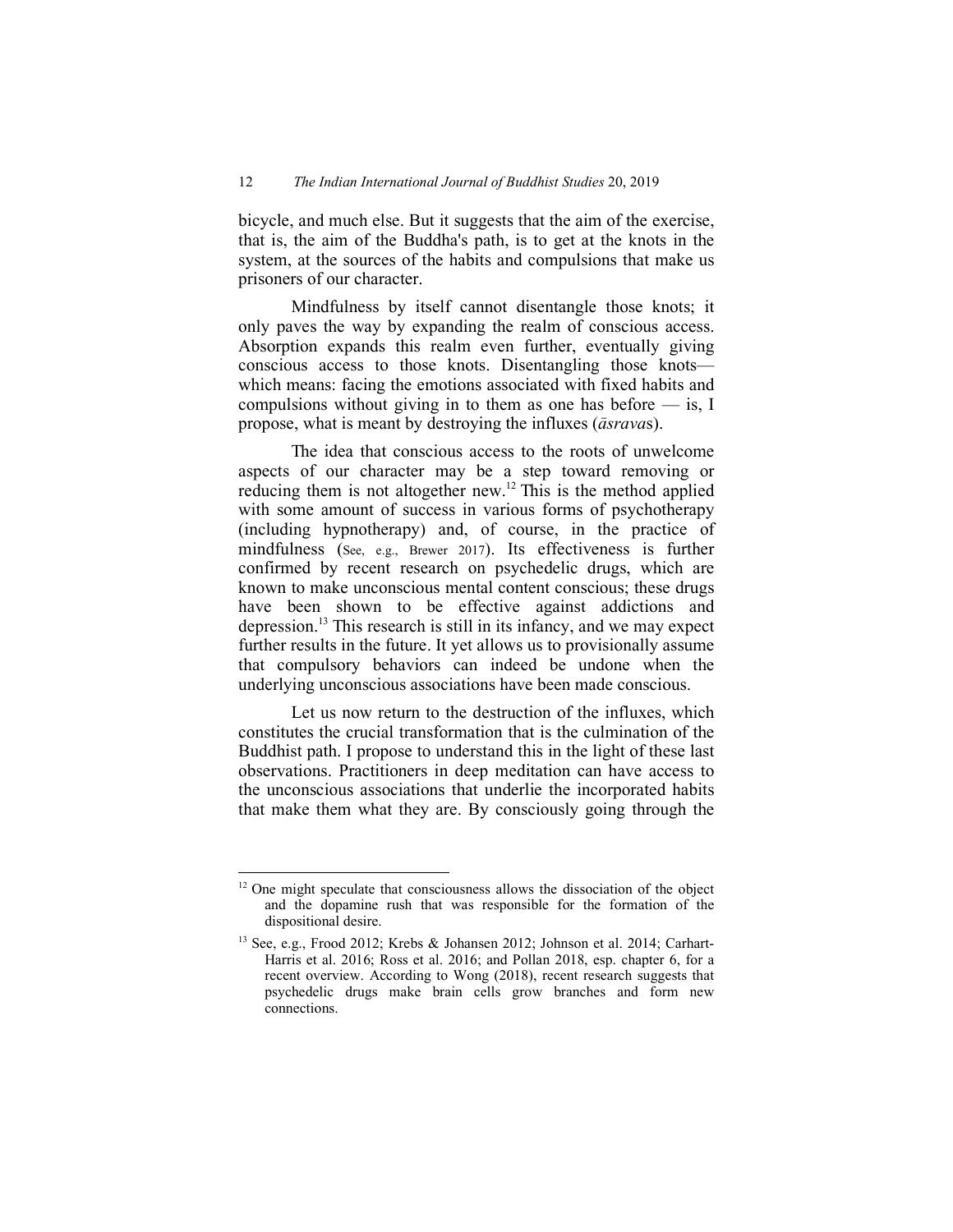knots, they free themselves from the habits and compulsions linked to them and become different, free persons.<sup>14</sup>

What has all this to do with desire, and freedom from desire? Freedom from desire, from thirst (*trṣnā/tanhā*), is one of the essential goals of the Buddhist path. But what is the connection between habits and desire?

Desire is close to what psychologists call *wanting*. Studies reveal that there is, both in humans and other animals, a difference between two psychological states, *wanting* and *liking*. The two can be connected, as when liking gives rise to wanting, but this is not always the case. People may want something without liking the result; and they may like something without wanting it. Wanting without liking typically happens in the case of addictions: smokers may want a cigarette without liking the effect it has on them; others may want to constantly consult their smartphone without liking this habit. The same can be said about many of our desires: we may want something without liking the result. In other words, most if not all desires are the result of habits and compulsions, broadly conceived; $<sup>15</sup>$  that is to say, they are the result of the knots in the</sup>

<sup>&</sup>lt;sup>14</sup> These "knots" do not have to be memories. See, for instance, Yovell, Solms  $\&$ Fotopoulou (2015: 1533): "During the last three decades it was discovered that fear conditioning, a powerful type of implicit emotional learning, may be formed, experienced and remembered in the absence of a corresponding explicit memory (LeDoux, 1996). What this means is that someone may have an intense fear of a person, place or situation without any explicit memory of why they fear it. It is important to note that the corresponding implicit memory here is not repressed; it never existed in the first place. It simply was not encoded in the brain."

<sup>15</sup> See, e.g., Dill & Holton 2014. These authors distinguish between *incentive salience desires*, *habits* and *cognitive desires*. About the first they say: "incentive salience desires … are formed for objects on the basis of their previous association with either rewarding experience (when the system is functioning well) or artificial dopamine stimulation (when the system is hijacked by addictive drugs). These desires form the motivational basis of addiction, but also play an ever-present role in non-addicted agents<sup>8</sup> motivation, encompassing at least the sphere of motives we normally call 'appetites' even when these are well-regulated (desires for food, drink, sex, and many other typically pleasurable stimuli). Crucially, incentive salience desires motivate independently from an agent's reflective judgments about what is valuable or even pleasurable. This distinguishes incentive salience desires from a second kind of desires, cognitive desires, which are sensitive to and based upon an agent's reflective beliefs about what is valuable; e.g., the desire to read a certain book or pursue a certain career" (4).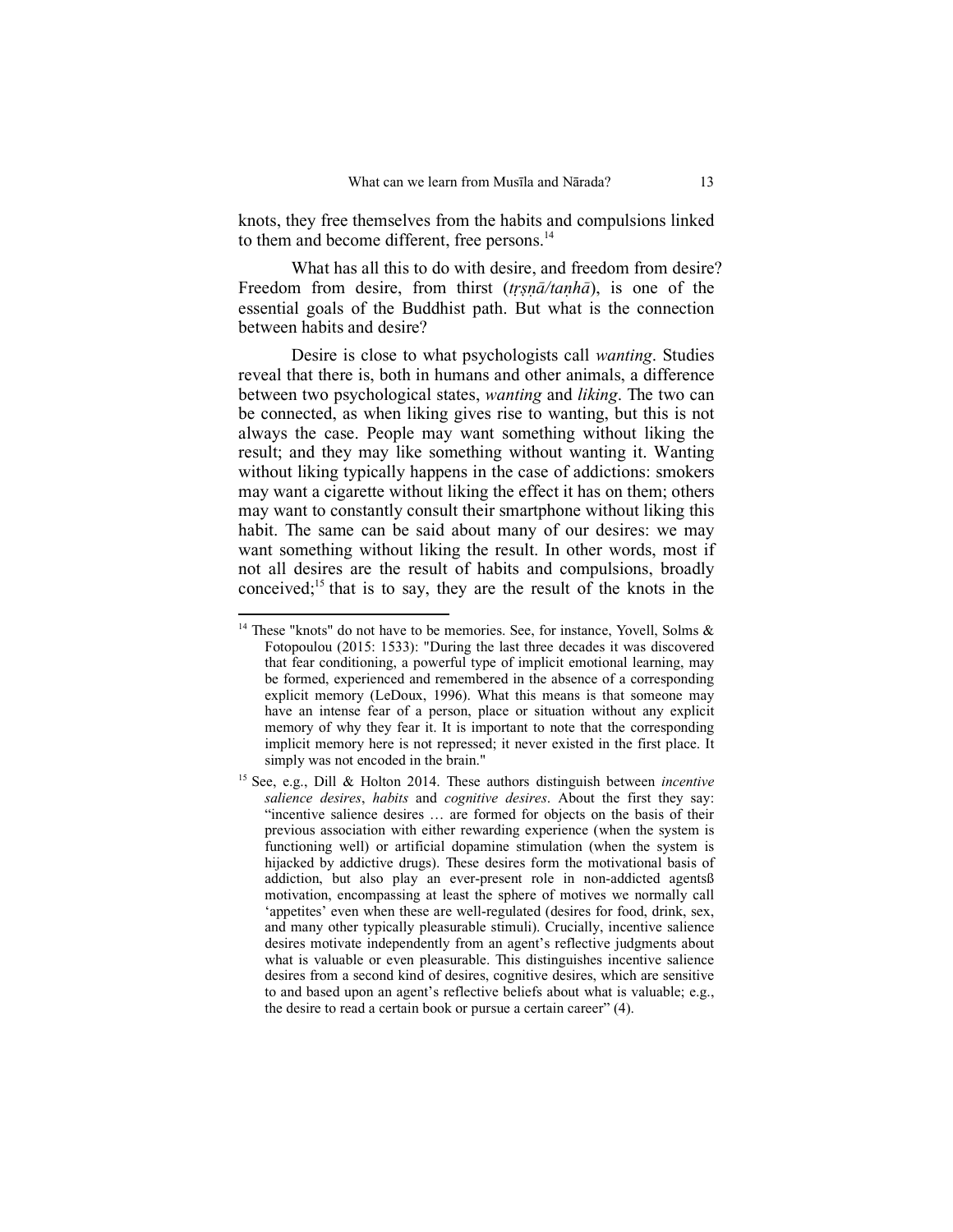implicit system.<sup>16</sup> If these can be undone, desires will disappear. This includes, if we take the early Buddhist texts seriously, sexual and other desires that we do not normally associate with habit formation.

Nårada, as we have seen, held on to a tradition that was losing terrain against its competitor, the cognitive understanding of the Buddhist path embodied by Musila. As I said earlier, there are good reasons to think that Nårada was closer to the path taught by the Buddha. And yet, Nårada's point of view lost out, presumably for a simple reason: few people knew how to destroy the influxes because they had no idea what that meant. Nårada himself admitted that he had not succeeded in doing so. Without an appropriate theoretical context, few Buddhists of his time may have had a clue what it meant to destroy the influxes. The most important and crucial part of the path remained obscure to most if not all.

Musila's cognitive interpretation of the Buddhist path was far easier to deal with. An emphasis on the kind of knowledge that had to be acquired opened up new horizons of elaboration and refinement. It was destined to have a glorious future in the development of Buddhist thought, including Buddhist philosophy in its various manifestations. How much of the Buddha's original message survived in all this is an open question.<sup>17</sup>

In this presentation, I have made some rather radical suggestions. I claim that the early Buddhist tradition preserves materials that it does not always understand. Faithful preservation was apparently more important than understanding.<sup>18</sup> We owe it to this emphasis on faithful preservation that the Buddhist canon preserves information about a path that was no longer understood. This does not necessarily mean that we, modern scholars, are prevented from understanding what these texts are about. A

<sup>16</sup> These are, of course, primarily the habits that some call *incentive salience desires*; see the preceding note.

 $17$  See Sujato 2005 on "how insight worsted tranquility in the Satipatthana Sutta."

<sup>&</sup>lt;sup>18</sup> Recent voices, such as those of Gregory Schopen (1984: 9-22) and others, claiming that the early Buddhist canon contains only or primarily late material, have been countered by Anålayo 2012. The claim that the historical Buddha may not have existed (Drewes 2017) has been refuted by Hinüber and Wynne (both 2019).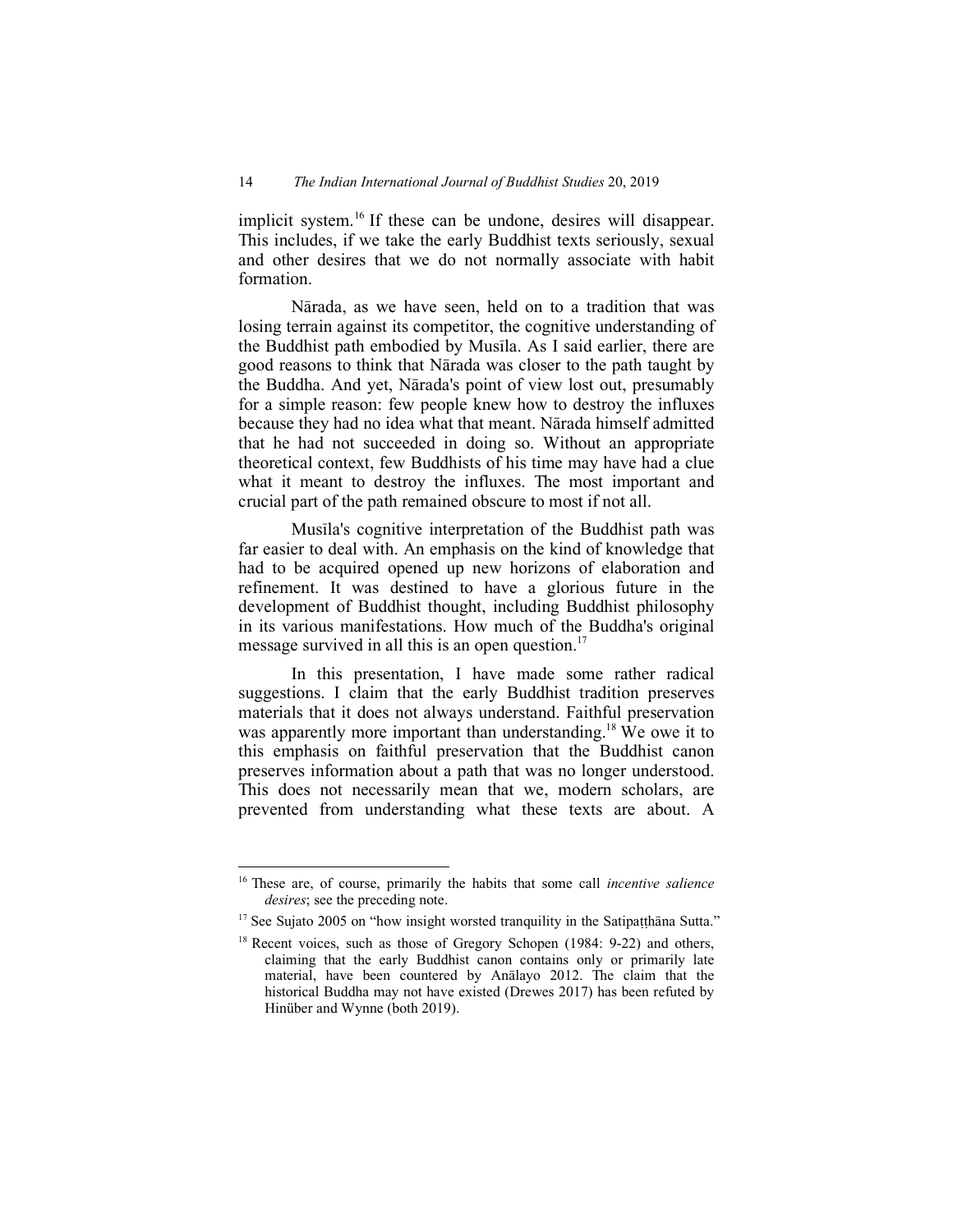condition for making progress is an improved understanding of the way our mind works.

I have furthermore proposed two rudimentary theories which, I believe, can help us to understand the early Buddhist texts. These two theories concern (1) the importance and cognitive consequences of mental absorption, and (2) the role that knots in the implicit system of mental functioning and their undoing play in human behavior. It should be clear that I have only suggested a first outline for these theories, and that much further work on them remains to be done.

You are free to reject both these theories. It will be harder to reject my observation that we need some theoretical scaffolding to understand what the early Buddhist texts are talking about. There are clear indications that many Buddhists, already at an early date, no longer had such an understanding. As a result, there were differences of opinion about the precise nature of liberating insight and, as illustrated in the story of Musila and Nārada, uncertainty about the importance of liberating insight. And, as I have argued, there was complete lack of understanding of the most crucial steps of the path to liberation: the destruction of the influxes. For all these reasons, I think that the texts present us with a problem that we cannot hope to resolve until and unless we take up the challenge of elaborating an appropriate theoretical understanding of the functioning and capabilities of the human mind.

## **References:**

- Anålayo. 2012. "The historical value of the Påli discourses." *Indo-Iranian Journal* 55: 223-253.
- Anålayo. 2016. "A brief criticism of the 'two paths to liberation' theory." *Journal of the Oxford Centre for Buddhist Studies* 11: 38-51.
- Anålayo. 2017. *Early Buddhist Meditation Studies*. Barre, Massachusetts: Barre Center for Buddhist Studies.
- Arbel, Keren. 2016. *Early Buddhist Meditation: The Four Jhånas as the actualization of insight*. London & New York: Routledge.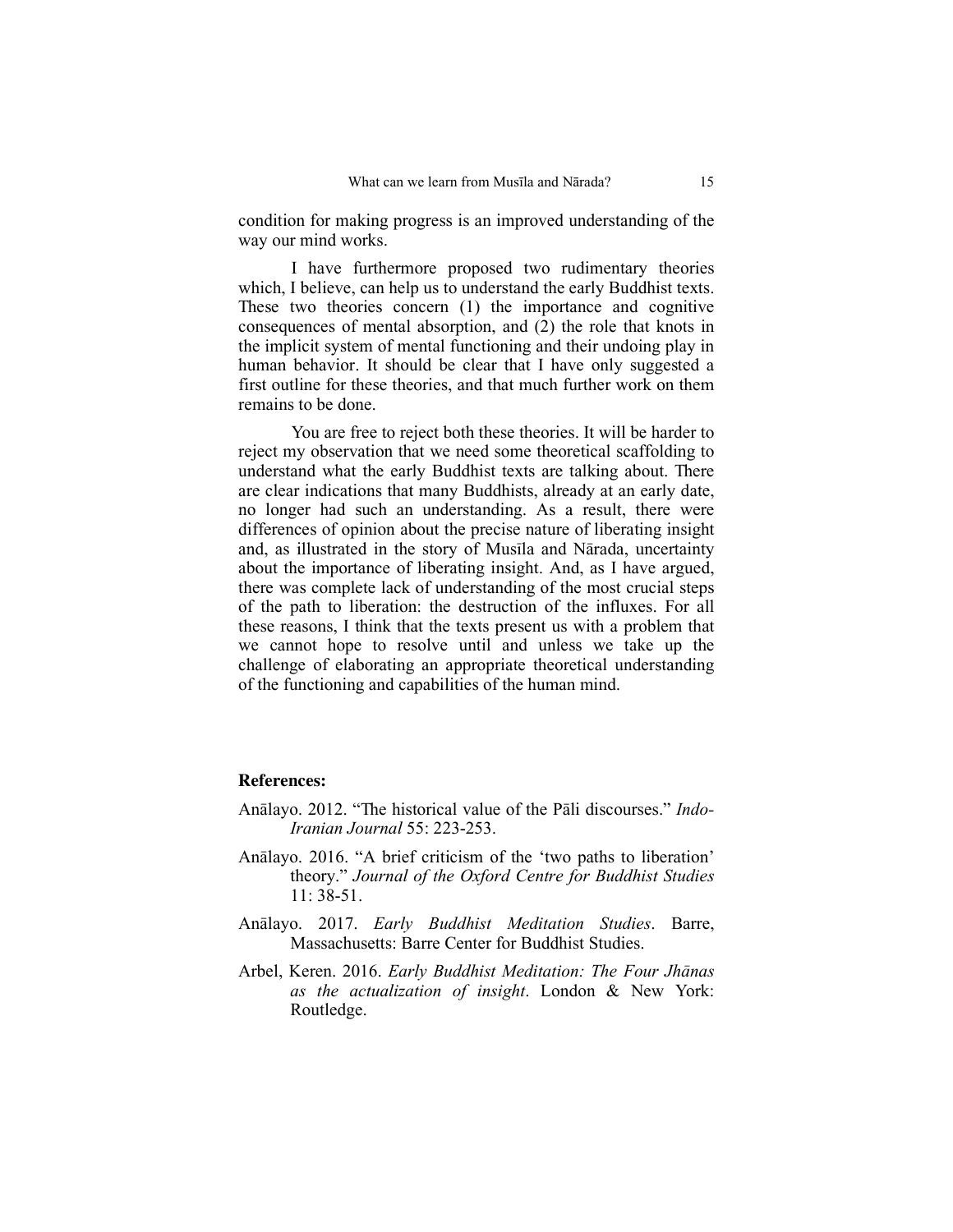- Blackburn, Anne M. and Jeffrey Samuels. 2003. *Approaching the Dhamma: Buddhist texts and practices in South and Southeast Asia*. Onalaska: Pariyatti Press.
- Bodhi, Bhikkhu. 2000. *The Connected Discourses of the Buddha: A translation of the Samyutta Nikāya*. Boston: Wisdom Publications.
- Bodhi, Bhikkhu. 2003. "Musīla and Nārada revisited: Seeking the key to interpretation." In Anne Blackburn and Jeffrey Samuels, ed. *Approaching the Dhamma: Buddhist texts and practices in South and Southeast Asia*, 47-68. Onalaska: Pariyatti Press.
- Brewer, Judson. 2017. *The Craving Mind: From cigarettes to smartphones to love — why we get hooked and how we can break bad habits*. New Haven & New York: Yale University Press.
- Bronkhorst, Johannes. 1993. *The Two Traditions of Meditation in Ancient India*, Second edition. Delhi: Motilal Banarsidass.
- Bronkhorst, Johannes. 2009. *Buddhist Teaching in India*. Boston: Wisdom Publications.
- Bronkhorst, Johannes. 2012. *Absorption: Human Nature and Buddhist Liberation*. Paris: University Media.
- Bronkhorst, Johannes. 2017. "Can religion be explained? The role of absorption in various religious phenomena", *Method and Theory in the Study of Religion* 29: 1-30.
- Carhart-Harris, Robin L., Mark Bolstridge, James Rucker, et al. 2016. "Psilocybin with psychological support for treatmentresistant depression: an open-label feasibility study", *Lancet Psychiatry* 3: 619-627.
- Cousins, Lance. S. 2009. "Scholar monks and meditator monks revisited." In John Powers et al., eds., *Destroying Måra Forever: Buddhist ethics essays in honor of Damien Keown*, 31-46. New York: Snow Lion.
- Dietrich, Arne. 2003. "Functional neuroanatomy of altered states of consciousness: The transient hypofrontality hypothesis", *Consciousness and Cognition* 12: 231-256.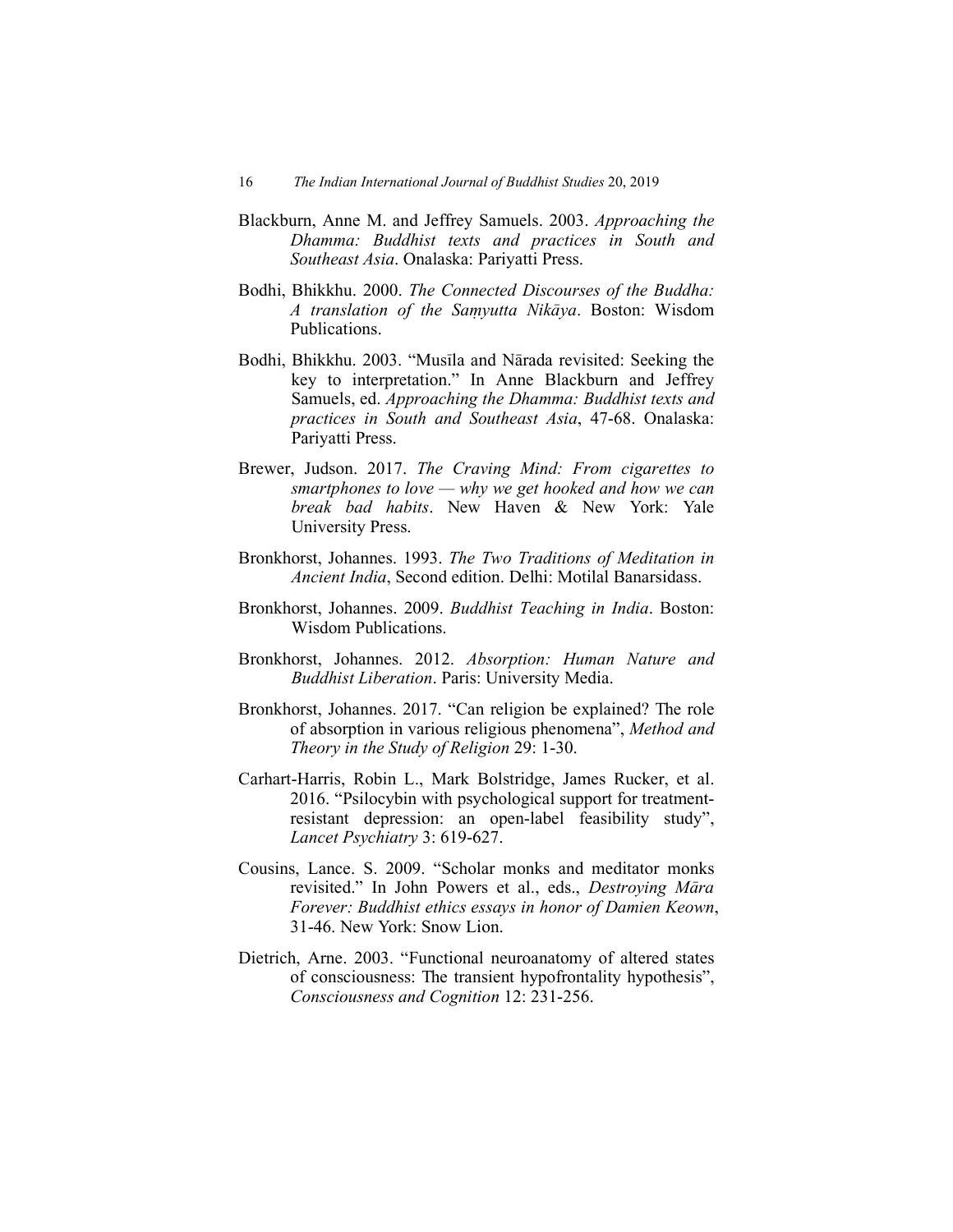- Dietrich, Arne. 2004. "Neurocognitive mechanisms underlying the experience of flow", *Consciousness and Cognition* 13: 746- 761.
- Dietrich, Arne and Michel Audiffren. 2011. "The reticularactivating hypofrontality (RAH) model of acute exercise", *Neuroscience and Biobehavioral Reviews* 35: 1305-1325.
- Dill, Brendan, and Richard Holton. 2014. "The addict in us all", *Frontiers in Psychiatry* 5:139.
- Drewes, David. 2017. "The idea of the historical Buddha", *Journal of the International Association of Buddhist Studies* 40: 1-25.
- Edgerton, Franklin. 1924. "The meaning of Såṅkhya and Yoga", *American Journal of Philology* 45.1: 1-46.
- Feer, Leon, ed. 1884-1898. *Samyutta-Nikāya*, 5 vols., London: Pali Text Society.
- Frood, Arran. 2012. "LSD helps to treat alcoholism: Retrospective analysis shows hallucinogenic drug helped problem drinkers", *Nature* (March 09). doi:10.1038/nature.2012.10200.
- Fuchs, Thomas. 2012. "The phenomenology of body memory" in Sabine C. Koch, Thomas Fuchs, Michela Summa and Cornelia Müller, eds., *Body Memory, Metaphor and Movement*, 9-22. Amsterdam: John Benjamins.
- Fuller, Paul. 2005. *The Notion of Ditthi in Theravada: The point of view*. Oxford: Routledge Curzon.
- Goleman, Daniel and Richard J. Davidson. 2017. *The Science of Meditation: How to change your brain, mind and body*. London: Penguin Life.
- Gombrich, Richard F. 2006. *How Buddhism Began: The conditioned genesis of the early teachings* (Second edition). Abingdon: Routledge.
- Gómez, Luis O. 1999. "Seeing, touching, counting, accounting: Sāmkhya as formal thought and intuition", *Asiatische Studien* 53.3: 693-711.
- Griffiths, Paul. 1981. "Concentration or insight: The problematic of Theravåda Buddhist meditation-theory", *Journal of the American Academy of Religion* 49.4: 605-624.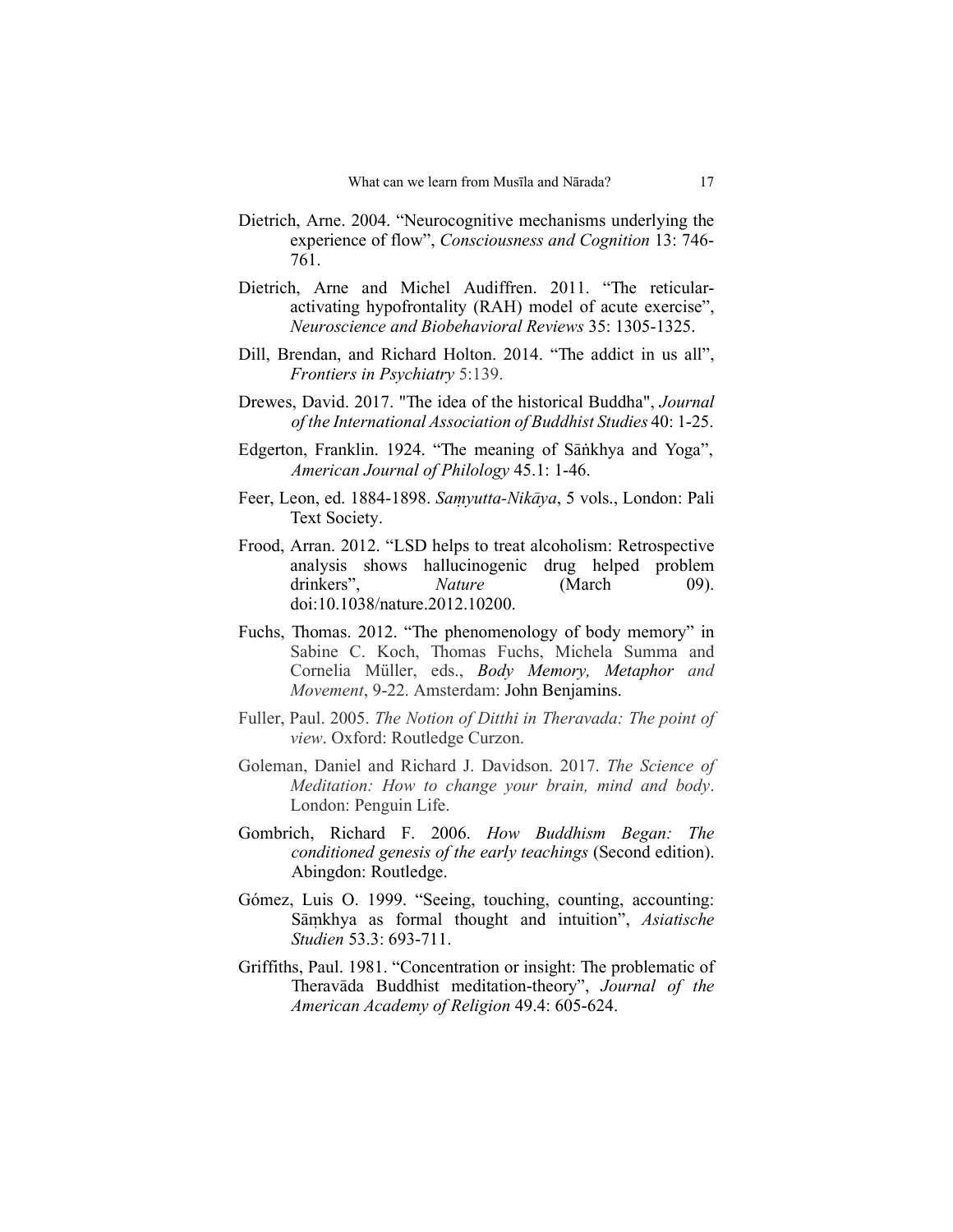- Hinüber, O. v. 2019. "The Buddha as a historical person", *Journal of the International Association of Buddhist Studies.*
- Johnson, Matthew W., Albert Garcia-Romeu, Mary P. Cosimano and Roland R. Griffiths. 2014. "Pilot study of the  $5-HT<sub>2A</sub>R$ agonist psilocybin in the treatment of tobacco addiction", *Journal of Psychopharmacology* 28.11: 983-992.
- Kaur, Gaganjot. 2016. "Buddhist Meditation: A Brief Examination of Samatha and Vipassanå in Theravåda Tradition", *The Indian International Journal of Buddhist Studies* 17: 147-165.
- Krebs, Teri S., and Pāl-ōrjan Johansen. 2012. "Lysergic acid diethylamide (LSD) for alcoholism: meta-analysis of randomized controlled trials", *Journal of Psychopharmacology* 26: 994-1002.
- La Vallée Poussin, Louis de. 1937. "Musila et Nārada: le chemin du nirvåˆa ", *Mélanges chinois et bouddhiques* 5: 189-222.
- LeDoux, Joseph. 1996. *The Emotional Brain: The mysterious underpinnings of emotional life*. New York: Simon & Schuster.
- Mohr, Christine. 2018. "Are There Varying Depths in Flow? Altered States of Consciousness, Absorption, and the Brain", *Journal of Consciousness Studies* 25.11-12: 115- 130.
- Polak, Grzegorz. 2011. *Reexamining jhåna: Towards a critical reconstruction of early Buddhist soteriology*. Lublin: Wydawnictwo UMCS.
- Polak, Grzegorz. 2016. "How was liberating insight related to the development of the four jhånas in early Buddhism? A new perspective through an interdisciplinary approach." *Journal of the Oxford Centre for Buddhist Studies* 10: 85-112.
- Pollan, Michael. 2018. *How to Change Your Mind: The new science of psychedelics*. Penguin Books.
- Ross, Stephen, Anthony Bossis, Jeffrey Guss, et al. 2016. "Rapid and sustained symptom reduction following psilocybin treatment for anxiety and depression in patients with lifethreatening cancer: a randomized controlled trial", *Journal of Psychopharmacology* 30.12: 1165-1180.